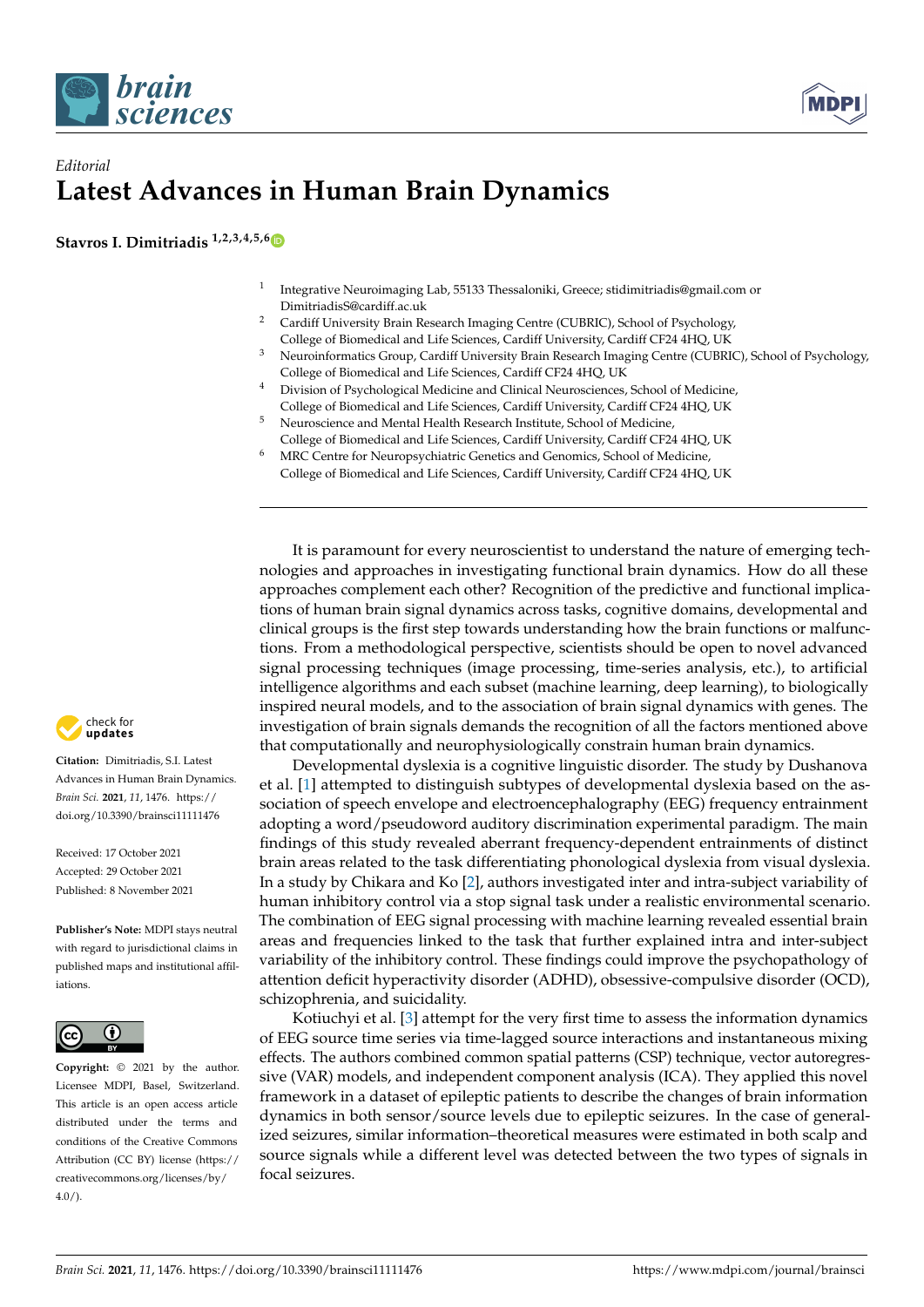Deep convolutional neural networks (CNNs) and human visual systems have demonstrated common invariances identified or classified after rotation, scaling, and translation transformations. Thus, representation invariance plays a typical role in CNN and human visual processing information under complicated image-based tasks. To investigate this relationship between CNNs and the human visual system, Cui et al. [\[4\]](#page-4-3) explored the representation invariances of CNNs and the ventral visual stream by comparing features from the layers of CNNs and the prediction performance of visual encoding models. This novel study untangled the importance of invariant representation of computer vision and the deeper conception of the representation invariant mechanism of the human visual information processing.

Genetic neuroimaging is a relatively new scientific field that focuses on integrating single-modal or multi-modal neuroimaging data with genomics with the primary aim to explore the mechanisms that substrate neurodegenerative and neuropsychiatric disorders and brain phenotypes. Rebelo et al. [\[5\]](#page-4-4) investigated novel quantitative trait loci (QTLs) for brain wave relative power (R.P.) by combining EEG resting-state recordings across five frequency bands (δ, θ, α, β1, and β2) and genome-wide data in a cohort of patients with late-onset Alzheimer's disease (LOAD), individuals with mild cognitive impairment, and controls. This study revealed two interesting findings. First, *CLEC16A* (C-type lectin domain family 16), with a variant at this locus, was associated with brain wave biology, enhancing the immune system's significant role in brain function. Furthermore, independent association signals comprise brain expression quantitative loci (eQTLs) in specific loci associated with pathologies and neurological traits.

The combination of noninvasive medical neuroimaging with brain connectivity and especially network neuroscience has yielded many discoveries about how brain topology is altered in various brain disorders and diseases. Lazarou et al. [\[6\]](#page-4-5) investigated for the very first time how network topology could be altered in preclinical stages of Alzheimer's disease (AD) and namely in subjects with subjective cognitive decline (SCD) in combination with subjects with healthy controls (HC), with mild cognitive impairment (MCI) and with AD. The authors analyzed resting-state EEG recordings acquired from a 256 High Density-EEG system. Following a network analysis on the sensor level, they reported a disrupted network topology in parietal areas for subjects in preclinical stages of AD, opening new ways of designing biomarkers across the continuum of AD.

Brain activity and connectivity encapsulate important and complementary features related to human brain dynamics that can further feed a machine learning scheme. A novel study by Provenzano et al. [\[7\]](#page-4-6) attempts to identify the critical brain areas in which their brain pattern can differentiate subjects with Gulf War Illness (GWI) and chronic fatigue syndrome (CFS). Both disorders share similar symptomatology that involves fatigue, chronic pain, and exertional exhaustion after exercise. Physicians have believed that both symptoms are psychosomatic disorders, and until now, no etiology has been revealed. The authors of this novel study scanned many subjects with both symptoms using fMRI modality while the subjects responded to a 0 (baseline) and a 2-back working memory task before and after exercise. Adopting a variety of classifiers with features linked to the brain activity of parcellated brain areas, authors succeeded in differentiating both symptoms based on multi-regional fMRI brain activity with an average performance of 75%.

Patients with systemic lupus erythematosus (SLE) frequently show symptoms of central nervous system (CNS) involvement, termed neuropsychiatric SLE (NPSLE). The CNS manifestations of SLE are diverse and have a broad spectrum of severity and prognostic implications. NPSLE encompasses a variety of neurological and psychiatric signs and symptoms that are often hard to distinguish from SLE-unrelated events. The nervous system is one of the major organs affected in patients with systemic lupus erythematosus (SLE). Research interest in neuropsychiatric SLE (NPSLE) has seen major growth during the past 5 years, which is largely attributable to the understanding that NPSLE develops along unique pathogenetic pathways compared with other SLE manifestations. Neuropsychiatric (NP) events occur in the majority of patients with SLE and predominantly affect the CNS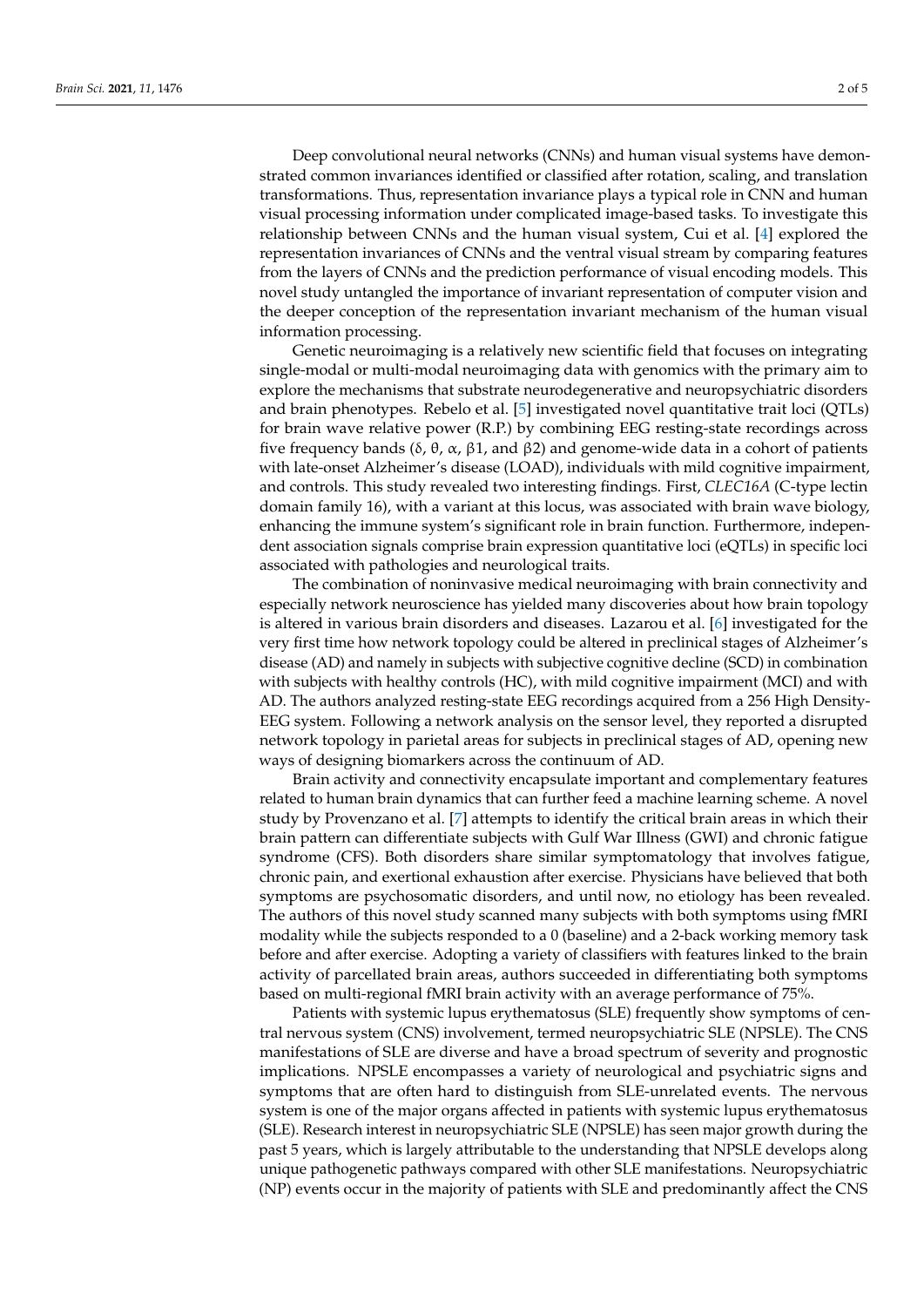additionally to the peripheral and autonomic systems. NPSLE represents approximately 30% of all NP events in SLE patients and occur more frequently by the SLE onset. It seems that the pathogenesis of NPSLE includes two disease pathways, an ischaemic or neuroinflammatory. However, current research on the pathophysiological substrate of NPSLE manifestations, including neuroimaging, is minimal. The study by Simos et al. [\[8\]](#page-4-7) is the first one in the literature that investigates how subject-specific whole-brain functional connectivity networks derived from resting-state fMRI recordings are affected in subjects with NPSLE compared to age-matched healthy controls (HC). A network neuroscience approach combined with machine learning revealed important network features linked to 11 brain regions associated with a 73.5% classification performance (NPSLE vs. HC). These findings are supported by earlier work regarding hemodynamic disturbances in these brain regions in NPSLE subjects and associations of these metrics with visuomotor performance and flexibility scores acquired by the NPSLE subjects.

Brain neuroimaging charts of human lifespan are an essential step for quantifying and standardization of individual variation and characterizing deviations from age-dependent normal trends. A unique functional neuroimaging study by Dimitriadis et al. [\[9\]](#page-4-8) presented for the very first time how intrinsic functional connectivity patterns between specific brain areas are altered across the lifespan (8–60 years). They analyzed resting-state recordings acquired with magnetoencephalography (MEG) under the brain connectivity framework by dynamically adopting various brain connectivity estimators. The estimators were dedicated to within-frequencies and between-frequencies coupling (cross-frequency coupling) in both amplitude and phase domain. Multi-class support vector machines achieved 89% correct participants according to their chronological age using dynamic functional connectivity indices. A flexibility index (FI) defined by the temporal evolution of the dominant intrinsic coupling mode using a proposed dominant coupling mode (DoCM) model showed an inverse U-shaped curve across healthy individuals. Furthermore, the authors showed a reduction of this FI in children with reading difficulties and a cohort with mild traumatic brain injury compared to the age-matched healthy individuals. Furthermore, measures of FI were repeatable in a separate test–retest study and were robust between recordings derived from different MEG systems.

Magnetic resonance imaging (MRI) is a medical imaging technique used in radiology to form pictures of the anatomy and the physiological processes of the body. MRI scanners use strong magnetic fields, magnetic field gradients, and radio waves to generate images of the organs in the body. Diffusion-weighted magnetic resonance imaging (DWI or DW-MRI) uses specific MRI sequences and software that generates images from the resulting data using the diffusion of water molecules to generate contrast in MR images. A special kind of DWI, diffusion tensor imaging (DTI), has been used extensively to map the brain's white matter tractography. Another interesting study of this special issue investigates the potential correlations of the duration of breastfeeding with major tracts in 4- to 8-year-old children using diffusion tensor imaging technique. Bauer et al. [\[10\]](#page-4-9) found a significant correlation between fractional anisotropic scores in white matter tracts in the left hemisphere, including pathways known to be functionally relevant for reading and language development.

A methodological study by Wang et al. [\[11\]](#page-4-10) proposed a novel superpixel segmentation algorithm by integrating texture features that further improved simple linear iterative clustering (SLIC). Segmentation of MRI images is of paramount importance, and it is an open task that deserves further exploration. However, non-uniform grey distribution and blurred edges often bias the superpixel segmentation. This study proposed a combination of a 3D histogram reconstruction, a local tri-directional pattern descriptor for feature extraction, and a novel clustering algorithm. The results showed that the proposed updated superpixel segmentation method outperformed state-of-the-art methods in whole-brain parcellations, especially in fuzzy boundaries and fuzzy brain areas.

Another study by Ryu and Park [\[12\]](#page-4-11) investigated the relationship between the structural characteristics of the left arcuate fasciculus (AF) reconstructed using diffusion tensor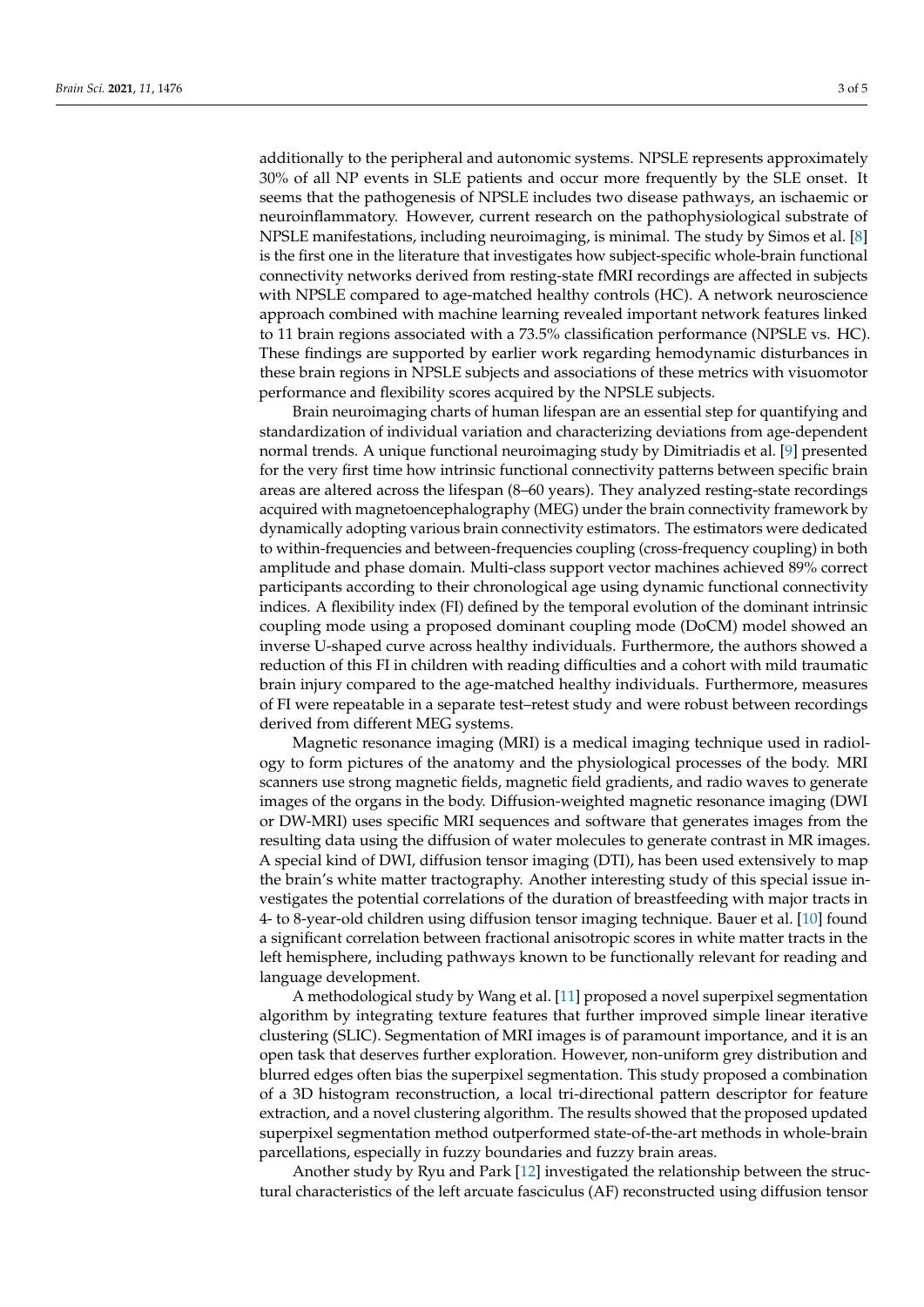images (DTI) to the type of fluent aphasia according to hemorrhage lesions in patients with fluent aphasia following intracranial hemorrhage (ICH). They analyzed the dataset of five subjects with fluent aphasia following ICH, assessing the patient's language function with the Korean version of Western Aphasia Battery. All patients showed neural tract injury estimated with DTI parameters, while individualized structural properties of the AF in the left hemisphere were associated with various types of fluent aphasia.

An important aspect of computational neuroscience is designing models that improve connectivity maps, which further allows the realization of the long-standing goal of understanding the interplay between structural topology and brain dynamics in fine-scaled cortical networks. These computational neuroscience models work with the activity of spiking neurons and attempt to understand whether this complex cortical wiring is due to evolutionary processes that optimize region-to-region communication or some higher cognitive function. For example, the study by Pena et al. [\[13\]](#page-4-12) adopted an information– theoretical approach to explore the activity propagation in spiking neural networks in conjunction with a hierarchical modular topology. They finally observed that the optimized pairwise information propagation emerges due to the increase of the global synaptic strength parameter or the number of modules in the network while the network size remains constant. Moreover, the information propagation of activity between adjacent modules is enhanced with the number of modules until a plateau, showing an optimal relationship between synaptic strength and modularity for population information flow.

Moreover, the increase of synaptic strength and the number of modules are associated with the increase of autocorrelations between individual neurons and the increase of crosscorrelations among pairs of neurons. The second effect is associated with better information propagation in the network. Therefore, this study suggests ways of how synaptic strength and topological properties are linked to information transmission.

Electron microscopy (EM) is a technique for obtaining high-resolution images of biological and non-biological specimens. It is mainly used in biomedical research to investigate the detailed structure of tissues, cells, organelles, and macromolecular complexes. With the extensive use of EM and the demand for neuron circuit reconstruction, the scale of reconstructed data is growing exponentially. This action brings the central challenge: how effectively neuroscientists can manage large-scale data to retrieve valuable information more easily. A solution to this problem is described in the study by Yuan et al. [\[14\]](#page-4-13), who developed a data management module equipped with a storage and a retrieval module on the server-side and an image cache module on the client-side. Hadoop and HBase are introduced on the server-side to resolve massive data storage and retrieval, while on the client-side, a three-level image cache module is designed to reduce latency when acquiring data. The proposed client–server architecture has been tested successfully, showing excellent real-time performance when handling large-scale data.

Transcranial electrical stimulation (tES) is a noninvasive brain stimulation technique that applies a weak current and electrical current through the cortex of the brain in order to alter brain function. In recent years, tES has been employed in investigating the neural processes involved in human behavior. An essential application of tES is to study central auditory processes (CAP) via analyzing the related phenomena that include sound localization, auditory pattern recognition, and auditory discrimination. CAP is the perceptual processing of auditory information in the central auditory nervous system (CANS) and the neurobiological activity that underlies this processing giving rise to electrophysiologic auditory potentials. Knowledge of the neuroanatomy and physiology of the CANS is essential for a better understanding of the underlying processes and deficits. This knowledge can further improve our interpretation of the positive or negative impact of intervention with tES. However, the application of tES in the field of auditory processes is minimal, and Wang and his colleagues [\[15\]](#page-4-14) reviewed the effect of tES on behavior, auditory and cognitive function, summarizing the current physiological effects of tES on the auditory cortex.